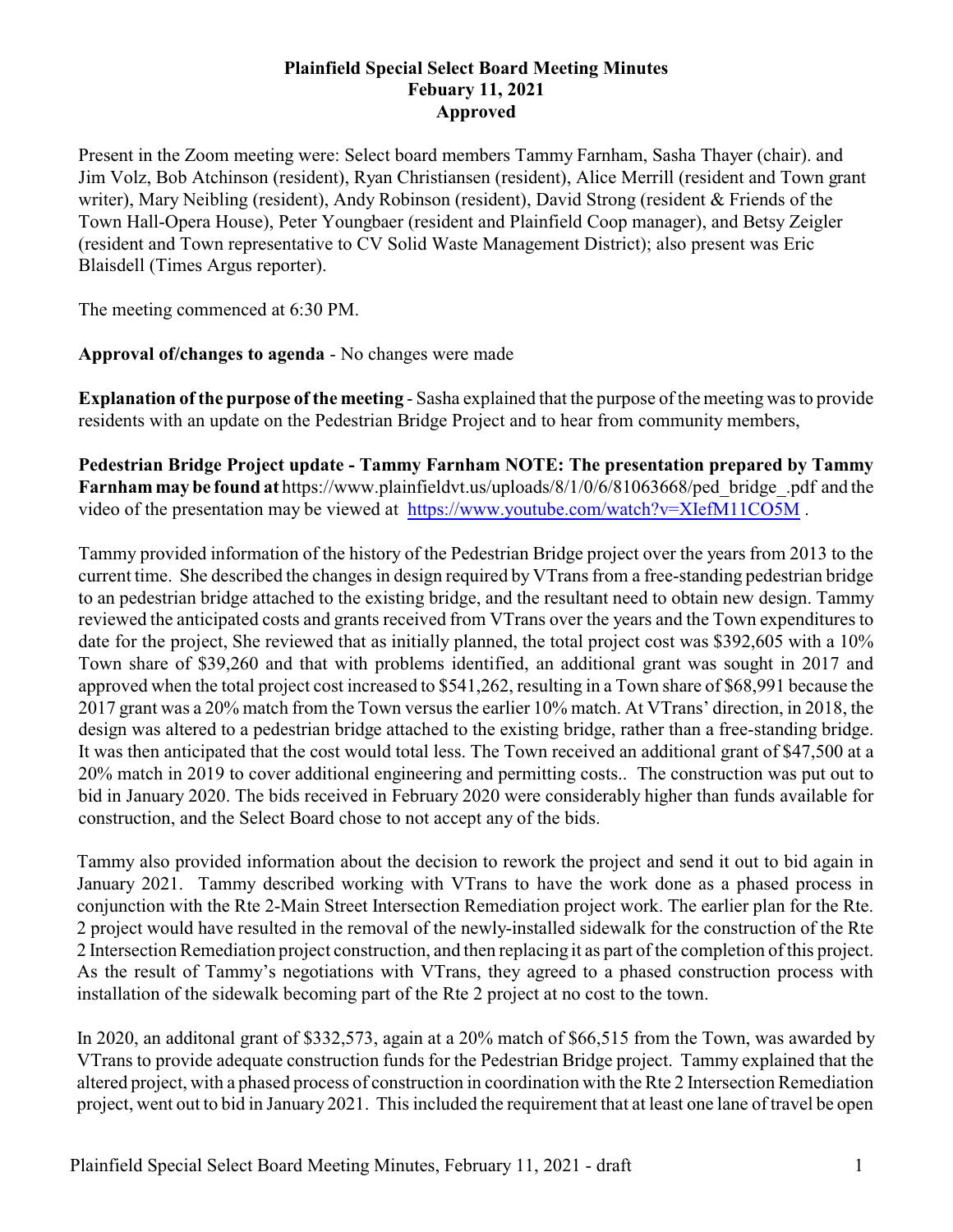at all times during the Pedestrian Bridge project construction, and took into account that rhe sidewalk on the north side of the bridge will be constructed as part of the Rte 2 Intersection project, at no cost to the Town. The bids received in February 2021 included a bid of \$649,790, a figure lower than anticipated by the engineers, and another bid of \$1,478,775. Tammydescribed the current expected total costs for the Pedestrian Bridge Project to be \$918,700 (including a 10% construction contingency amount of \$64,979) with a total Town share of \$147,930. Tammy reported that the Town has already paid a total of \$21,083, resulting in the Town being responsible for an additional \$126,847 to complete the project. The source of these funds may come from in part from the Batchelder Fund and may also need to come from loans.

Tammy also discussed the costs to the Town if the Pedestrian Bridge project were abandoned. The Town would be required to reimburse all Federal and State funds expended on this project. According to the figures provided to Tammy by VTrans, the Town would be required to reimburse a total of \$162,876.82 if the project does not go forward in addition to the \$21,083 the Town has already expended. Tammy noted that the Town would receive nothing for these expenditures.

Re where the Town is now, Tammy stated that bidders on the project are only required to hold their bid price for 30 days, so if the notice of award is not made within 30 days of the bid opening (January 22, 2021), the contractor could raise its price. She stated that there is a potential penalty to not going forward within that time frame. The date that the notice of award should go out to the successful bidder is February  $22<sup>nd</sup>$ .

Those speaking in favor of going forward with the Pedestrian Bridge project included Bob Atchinson, Ryan Christiansen, Mary Niebling, Andy Robinson, David Strong, Betsy Zeigler.

Reporter Eric Blaisdell inquired as to whether there is any insight as to why there is such a variance between the two bids on the project. Tammy stated that VTrans has reviewed the bids and confirmed that the lower bid meets all the bid requirements. In response to Eric Blaisdell, David Strong noted that a reason for a high bid may be that they don't really want the job, but if no one else bids and they are awarded the contract the firm does very well.

Sasha shared a question raised by Peter Youngbaer on Chat, asking about the timing of the :Pedestrian Bridge project construction happenung. Tammy said that at this time we don't know that. Peter Youngbaer noted that it would be very helpful to the Coop to know when the construction would occur so that Coop can work with their vendors. Tammynoted that the requirements of the construction contract requires that the contractor must keep one lane open at all times, so deliveries to the Coop should be possible d uring construction.

Tammy asked for a raise of hands on Zoom of the peopke who would be in favor of going forward with project without it being voted on at Town Meeting. The number was 7, which was everyone then at the Zoom meeting.

## **Town meeting Article re Pedestrian Bridge Project - Sasha Thayer**

Discussion of whether or not to include an Article on the Town Meeting warning relating to proceeding with the Pedestrian Bridge Project followed. Ryan Christiansen had already stated that he felt that the project should go forward without any further vote from Town voters. Jim stated that he didn't think it needed to be put on the Town Meeting warning for a vote; he thinks that there is general support for it; particularly since that it may cost the town more money if the project doesn't go forward. Tammy concurred, and said that she thinks it's unfortunate for the Town to spend \$188,000 and not get anything for it.

Tammy noted that a decision relating to the bids received needs to be made by February 22<sup>nd</sup>. Alice Merrill noted that the town is obliged to provide a response to the bids by February 22, 2021 and that notice is to be